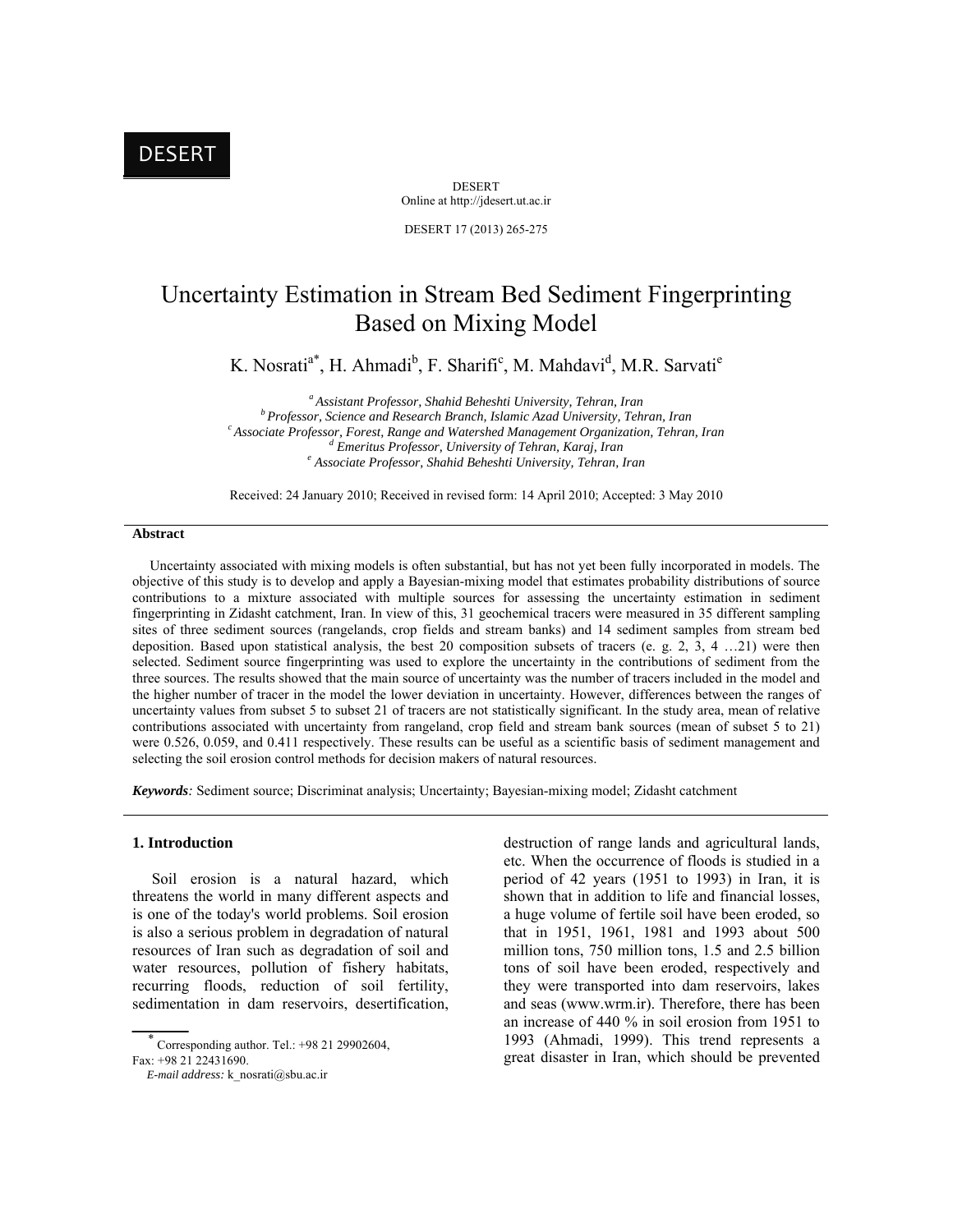by studying the sediment sources and using soil erosion control measures.

 Source fingerprinting techniques are being increasingly used to establish the relative importance of the main sediment sources in a catchment in many different areas of the world (Brown et al., 2009; Collins and Walling, 2007; Minella et al., 2008; Walling, 2005). Fingerprinting techniques have been applied over a range of timescales spanning from the event (Kevin et al., 2008) to extended reconstructions involving sediment sinks such as floodplains (Owens et al., 1999), reservoirs and estuaries (Juracek and Ziegler, 2009). However, while the range of fingerprinting properties and application has grown, relatively limited attention has been paid to the quality of the statistical models developed (Lees, 1997) and to the methodological uncertainties approach (Collins and Walling, 2002). It is important that methods for identifying and quantifying the contributions of individual sediment sources should provide an indication of the uncertainty associated with the result obtained (Minella et al., 2008). The uncertainty assessment should therefore be incorporated into the fingerprinting approach (Martinez-Carreras, 2008), even though any uncertainty assessment will always be conditional on the possibilities considered and the assumption made (Beven, 2007).

 There are a few studies that have clearly considered the resulting uncertainty estimation when using the fingerprinting approach to establish the relative contributions from a number of potential sediment sources. As a result there is little guidance available to select an appropriate approach to incorporate consideration of uncertainty. Recent sediment source studies using mixing models have undertaken uncertainty analysis due to the spatial variability of source tracer properties to determine confidence limits of model estimates based on Monte-Carlo estimation approach (Krause et al., 2003; Motha et al., 2003; 2004; Wallbrink et al., 2003; Collins and Walling, 2007; Smith and Dragovich, 2008), or Bayesian uncertainty estimation (Small et al., 2002). In Monte-Carlo approach tracer property values randomly are selected from the cumulative normal distribution for each tracer, in order to establish a range of mean values for the tracer property to characterize a particular source. This enables assessment of the effect of uncertainty in tracer means on estimates of source contributions.

 Rowan et al., (2000) and Martinez-Carreras (2008) considered uncertainty associated with the numerical solutions provided by the current generation of multivariate fingerprinting mixing models based on GLUE approach (Generalized Likelihood Uncertainty Estimation) developed by Beven and Binley (1992). This approach incorporates a user-specified efficiency tolerance which can reflect measurement error and population variability uncertainties.

 The main objectives of this paper are to develop a reliable and statistical-based model for assessing the uncertainty estimation in sediment fingerprinting and to identify the relative contribution to the uncertainty associated with the number and type of tracers.

## **2. Material and Methods**

## *2.1. Study area*

 The study area is Zidasht catchment in Taleghan River Basin, which is located in 50º 37΄ 46΄΄ and 50º 44΄ 56΄΄ eastern longitude and between 36º 5΄ 35΄΄ and 36º 11΄ 46΄΄ northern latitude, in southern Alborz Mountains, 90 kilometers Northwest of Tehran, Iran (Figure 1).

 The total area of Zidasht catchment is 64.9 km2 . Long-term (1975-2003) mean annual precipitation of the study area is 650 mm. The drainage area has a verity of lithology materials, with outcrops of Pre-Cambrian to Quaternary Formations

## *2.2. Sampling and data collection*

 Potential sediment sources were identified by observing the main land use types and soil erosion features within the study catchment and were dominated by three main groups; the rangelands, crop fields and stream banks. 35 representative samples were collected from these potential sources at different locations within the study area.

 The samples of potential sediment sources were collected using a trowel, by obtaining a representative sample of the uppermost layer of the source material (0–5 cm). In order to ensure that the source material samples were representative of the potential heterogeneity of the individual sources, composite samples, made up of 5 sub-samples, were collected over an area of approximately  $100 \text{ m}^2$ . For eroding stream banks a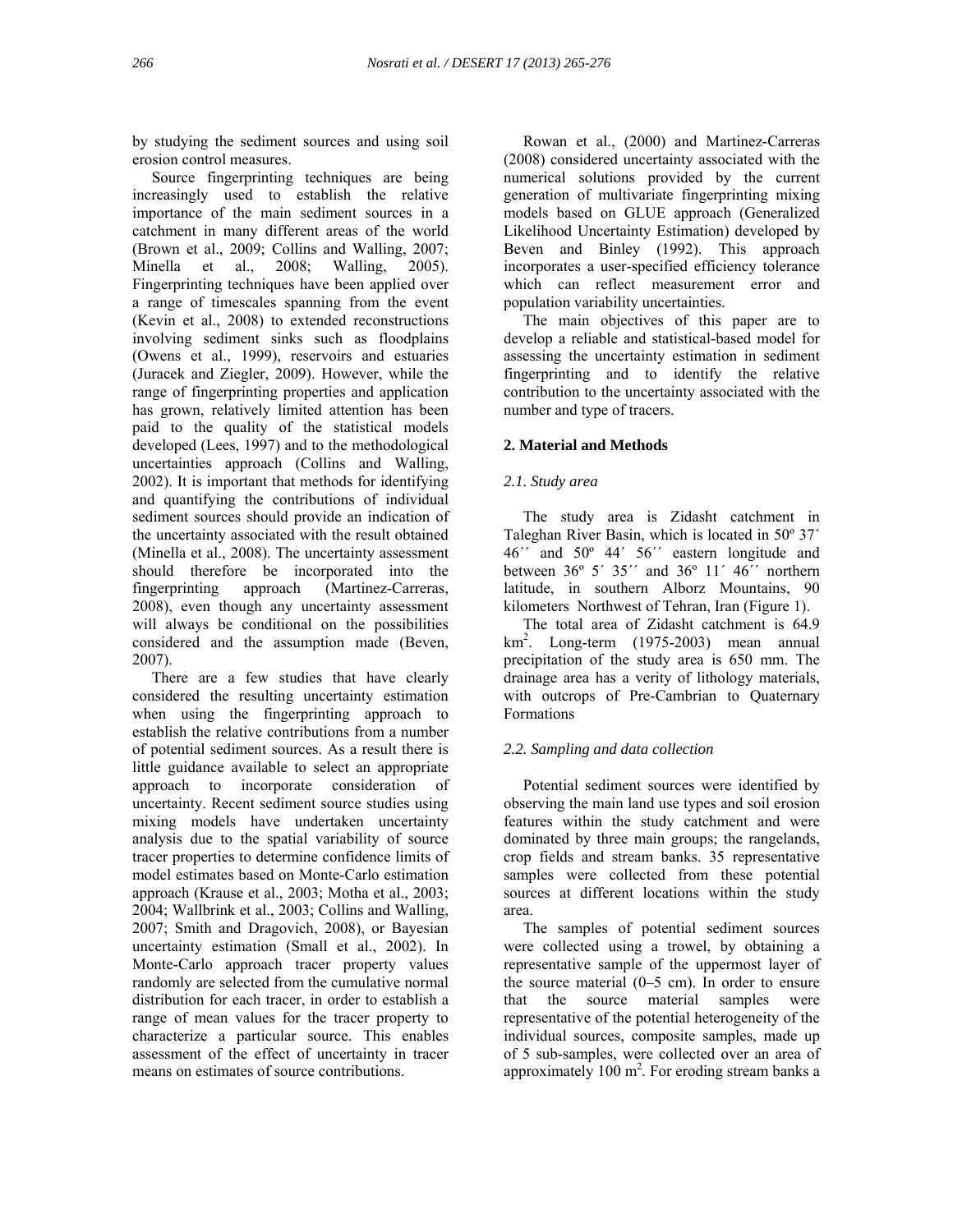composite of 5 sub-samples were collected in the vicinity of the sampling point.

 Sediment samples were collected from stream deposits to provide an indication of the source contributions to sediment. Sampling of deposits occurred in the study catchment with a total of 14 samples collected from different locations (Figure 1). Each of the 14 samples consisted of approximately 7 small samples of deposited sediment collected through the stream bed; these were combined to form deposited sediment samples for analysis.

 In order to remove bias associated with grainsize effects, only the  $\leq 63$  µm soil and sediment fraction, obtained by dry sieving, was taken for tracer analysis (Collins et al., 1997). A 3 gr of the soil sample, after removing organic carbon by loss on ignition at 550 °C for 2 hr, was digested on water bath at 95  $\degree$ C using aqua regia (HCl–HNO<sub>3</sub>; 3:1) for 2 hr and  $HClO<sub>4</sub>$  for 1 hr. After digestion, all samples were filtered through S&S ME24 (0.2 µm) filter paper and made up to final 50 ml with bidistilled water, and stored in sterile polythene tubes prior to analysis. the solutions were analysed by ICP-OES (GBC Integra) for Al, B, Ba, Be, Bi, Ca, Cd, Co, Cr, Cu, Fe, Ga, K, Li, Mg, Mn, Mo, Na, Ni, P, Pb, Se, Sr, Te, Tl and Zn. Total N was determined by the Kjeldahl method (Rutherford et al., 2008) and the total organic C was measured by the Walkley-Black method (Skjemstad and Baldock, 2008). In addition, several elemental ratios (Fe/Mn, Fe/P and Pb/Ni) were calculated.



Fig. 1. Location map of the Zidasht catchment and sampling sites used in this analysis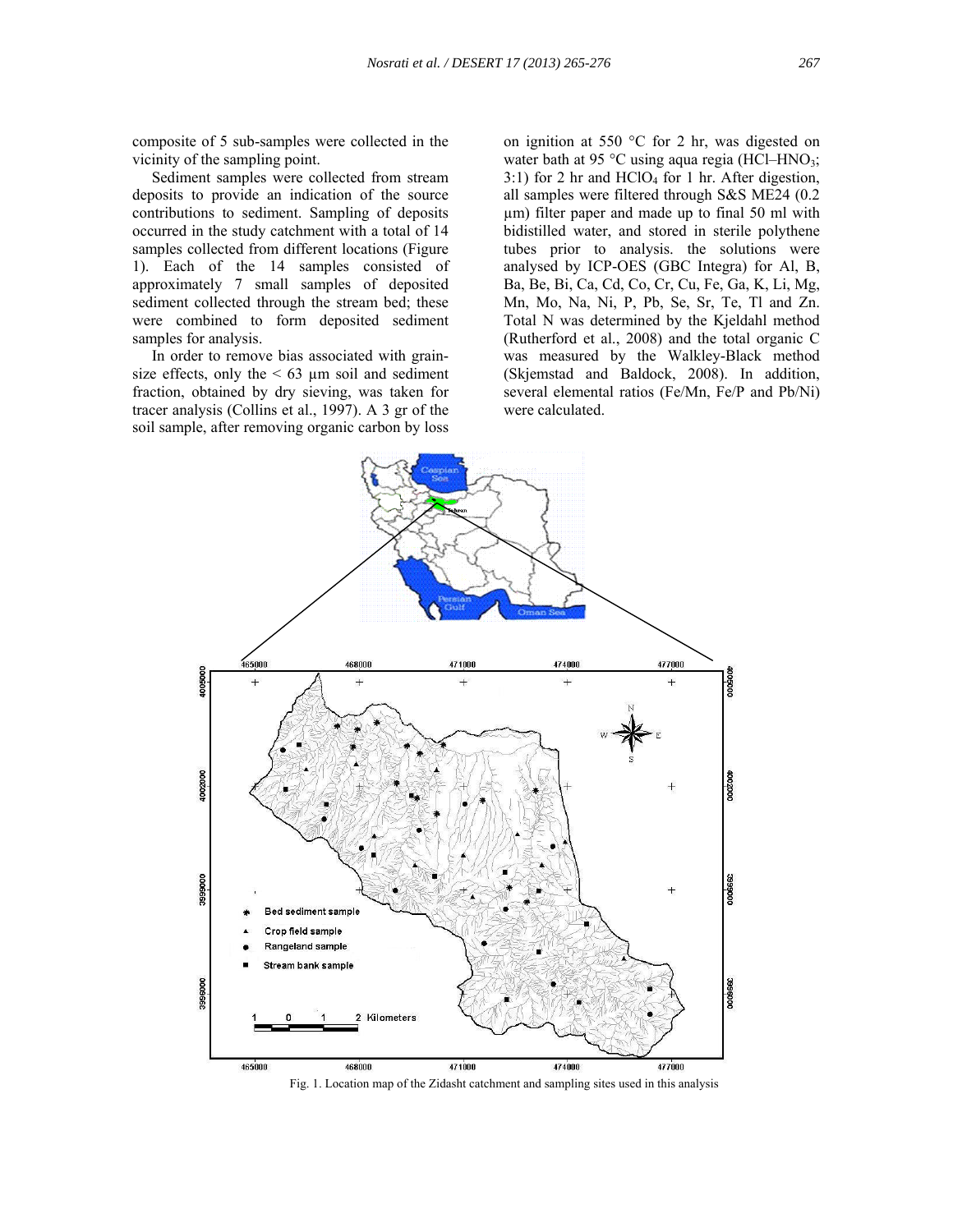#### *2.2. Source discrimination/Discriminant analysis*

 A key requirement of any sediment source fingerprinting exercise is the need to use statistical tests to identify a composite fingerprint or set of source material properties that is capable of discriminating between the potential sources. In this study, a two stage procedure proposed by Collins et al. (1997) was used to identify composite fingerprints capable of discriminating the samples collected to represent individual source types. In the first stage, the Kruskall– Wallis non-parametric test is used to identify those fingerprint properties (from 31 tracers) which were able to discriminate between the three potential sources.

 In the second stage, a backward stepwise multivariate discriminant function analysis is undertaken, in order to select the optimum subset composition of geochemical tracers (i.e. 2, 3 …21) to investigate the effect of the number of tracers in contribution of sediment sources to the uncertainty of the Zidasht catchment. The main use of DA is to assess the adequacy of a classification, given the group memberships of the objects under study. DA consists of finding a transform which gives the maximum ratio of difference between a pair of group multivariate means to the multivariate variance within the two groups (Davis, 1986). DA is used to classify cases into the values of a categorical dependent, usually a dichotomy. If DA is effective for a data set, the classification table of correct and incorrect estimates will indicate a high percentage of correct estimates. Discriminant coefficients maximize the distance between the means of the dependent variable. A discriminant functions table relates the number of important functions through a variety of tests such as eigenvalues, Canonical-R, Wilks' Lambda, Chi-Square and p-value. A chisquare transformation of Wilks' Lambda is used along with the degrees of freedom to determine significance. (Davis, 1986; Härdle and Simar, 2007). All statistical analyses were performed using STATISTICA V. 6.0 (StatSoft Inc., 2001).

## *2.3. Treatment of uncertainty in the modeling procedure*

 The uncertainty for the relative contribution of sediment sources was determined using a Bayesian-mixing model proposed by Moore and Semmens (2008); Moore et al. (2009). Bayesian statistical methods quantify uncertainty by

calculating the probability distributions for the proportional contribution  $(f_i)$  of each source i to the mixture in three stages: 1) determination of the prior probability distribution for model parameters, 2) construction of a likelihood function for the statistical model, and 3) derivation of the posterior probability distribution for the parameters using the Bayes rule to adjust the prior distribution based on the observed data (Bolstad, 2007). The Bayes rule states that the posterior probability distribution for all f<sub>i</sub> is proportional to the prior probability distribution multiplied by the likelihood, and then dividing by their sum.

$$
P(f_q|data) = \frac{L(data|f_q) \times p(f_q)}{\sum L(data|f_q) \times p(f_q)}
$$
1

 Where L (data|fq) is the likelihood of the data given  $f_q$ , p  $(f_q)$  represents the prior probability of the given state of nature being true based on prior information and  $f_q$  is proportional source contributions of q proposed vectors.

 Uncertainty in source tracer values are factored into the model by defining mean and variance parameters for each sediment source i and concentration of tracer property j. The proposed tracer distributions for the sediment mixture are determined by solving for the proposed means  $\hat{\mu}_i$  and standard deviations  $\hat{\sigma}_i$  of the sediment mixture based on the randomly drawn  $f_i$ values comprising a vector  $f_q$ :

$$
\hat{\mu}_j = \sum_{i=1}^n (f_i \times m_{j_{Source_i}})
$$

$$
\hat{\sigma}_j = \sqrt{\sum_{i=1}^n (f_i^2 \times S_{j_{Source_i}}^2)}
$$
 3

Where  $m_{j_{Source}}$  is the mean of the jth tracer of the ith source and  $S^2_{j_{Source}}$  the variance of the jth tracer property of the ith source. Based on the  $\hat{\mu}_j$  and  $\hat{\sigma}_j$ , the likelihood of the data given the proposed sediment mixture is calculated as:

$$
L(x|\hat{\mu}_j, \hat{\sigma}_j) = \prod_{k=1}^n \prod_{j=1}^n \left[ \frac{1}{\hat{\sigma}_j \times \sqrt{2 \times \pi}} \times \exp\left(-\frac{(X_{kj} - \hat{\mu}_j)^2}{2 \times \hat{\sigma}_j^2}\right) \right] \qquad 4
$$

Where  $X_{ki}$  represents the jth tracer property of the kth sediment sample. The likelihood of  $f_q$ given prior information (user-specified α and β for each source) is calculated according to a beta distribution:

$$
L(f_q|\alpha_i, \beta_i) = \prod_{i=1}^n \frac{f_i^{\alpha_i - 1} \times (1 - f_i)^{\beta_i - 1}}{B(\alpha_i, \beta_i)}
$$
 5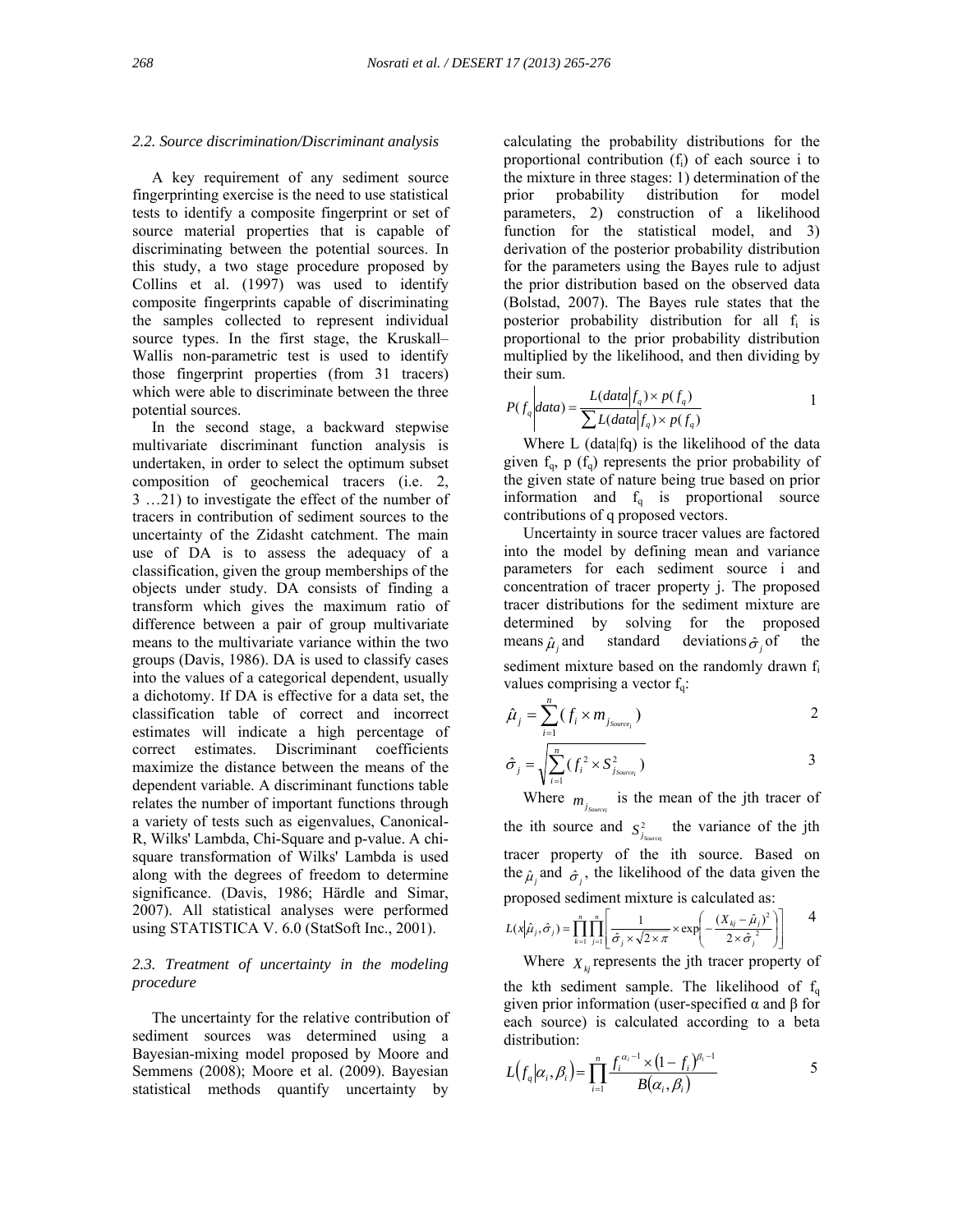The model is based on the following constraints:  $0 \le f_i \le 1$ ; the percentage source contributions must lie between 0 and 1; and  $\sum_{i=1}^{n} f_i = 1$  ; the percentage source contributions 1 *i* must sum to 1.

#### **3. Results and Discussion**

#### *3.1. Source discrimination*

 The results of the two stage statistical analysis provided clear verification that it was possible to

use a subset of different fingerprints to discriminate the three potential sediment sources in the study catchment. Individual tracers were tested for their ability to discriminate the potential sediment sources using the Kruskal-Wallis test. Table 1 presents the results of applying the Kruskall–Wallis test to the sediment source samples and indicated that 21 properties showed a statistically significant difference between the sources. Tracers unable to discriminate the sources were discarded (i. e. Ca, Cr, Cu, Ga, Na, Ni, Se, Fe/Mn, Fe/P and Pb/Ni).

Table 1. The result of the Kruskall-Wallis H test for the sediment source discrimination in Zidasht catchment

| Tracer         | Chi-Square | p-value |
|----------------|------------|---------|
| A <sub>1</sub> | 21.1       | 0.000   |
| B              | 20.6       | 0.000   |
| Ba             | 20.0       | 0.000   |
| Be             | 21.4       | 0.000   |
| Bi             | 14.5       | 0.002   |
| $\overline{C}$ | 21.9       | 0.000   |
| Ca             | 6.8        | 0.077   |
| Cd             | 30.0       | 0.000   |
| Co             | 20.3       | 0.000   |
| Cr             | 7.2        | 0.067   |
| Cu             | 5.4        | 0.142   |
| Fe             | 26.2       | 0.000   |
| Ga             | 3.8        | 0.281   |
| K              | 21.9       | 0.000   |
| Li             | 21.5       | 0.000   |
| Mg             | 22.3       | 0.000   |
| Mn             | 22.9       | 0.000   |
| Mo             | 34.9       | 0.000   |
| N              | 23.1       | 0.000   |
| Na             | 2.3        | 0.515   |
| Ni             | 1.3        | 0.728   |
| $\overline{P}$ | 23.2       | 0.000   |
| Pb             | 33.1       | 0.000   |
| Se             | 7.7        | 0.052   |
| Sr             | 23.2       | 0.000   |
| Te             | 13.1       | 0.004   |
| Tl             | 32.7       | 0.000   |
| Zn             | 27.6       | 0.000   |
| Fe/Mn          | 2.8        | 0.431   |
| Fe/P           | 2.1        | 0.545   |
| Pb/Ni          | 3.3        | 0.343   |

\* Statistically significant (p-value=0.05)

 The 21 tracers remaining were retained to estimate the uncertainty of the contribution of the potential sediment sources to the sediment samples from the study catchment. Previous studies have used stepwise DA to select a set of tracers that provides the best discrimination between the potential sediment sources (Collins et al., 1997; Minella et al., 2008), Whereas we used DA to select the best 20 composition subset of different tracers (i. e. 2, 3, 4 ….21) as input of the uncertainty model.

 In order to select the optimum composition subset of the tracers for maximising discrimination 21 tracers resulting from first stage were entered into DA. Classification matrices obtained from the DA are shown in Table 2.

 There are some tests to determine whether discriminant functions (roots) are statistically significant. Chi-Square tests with successive roots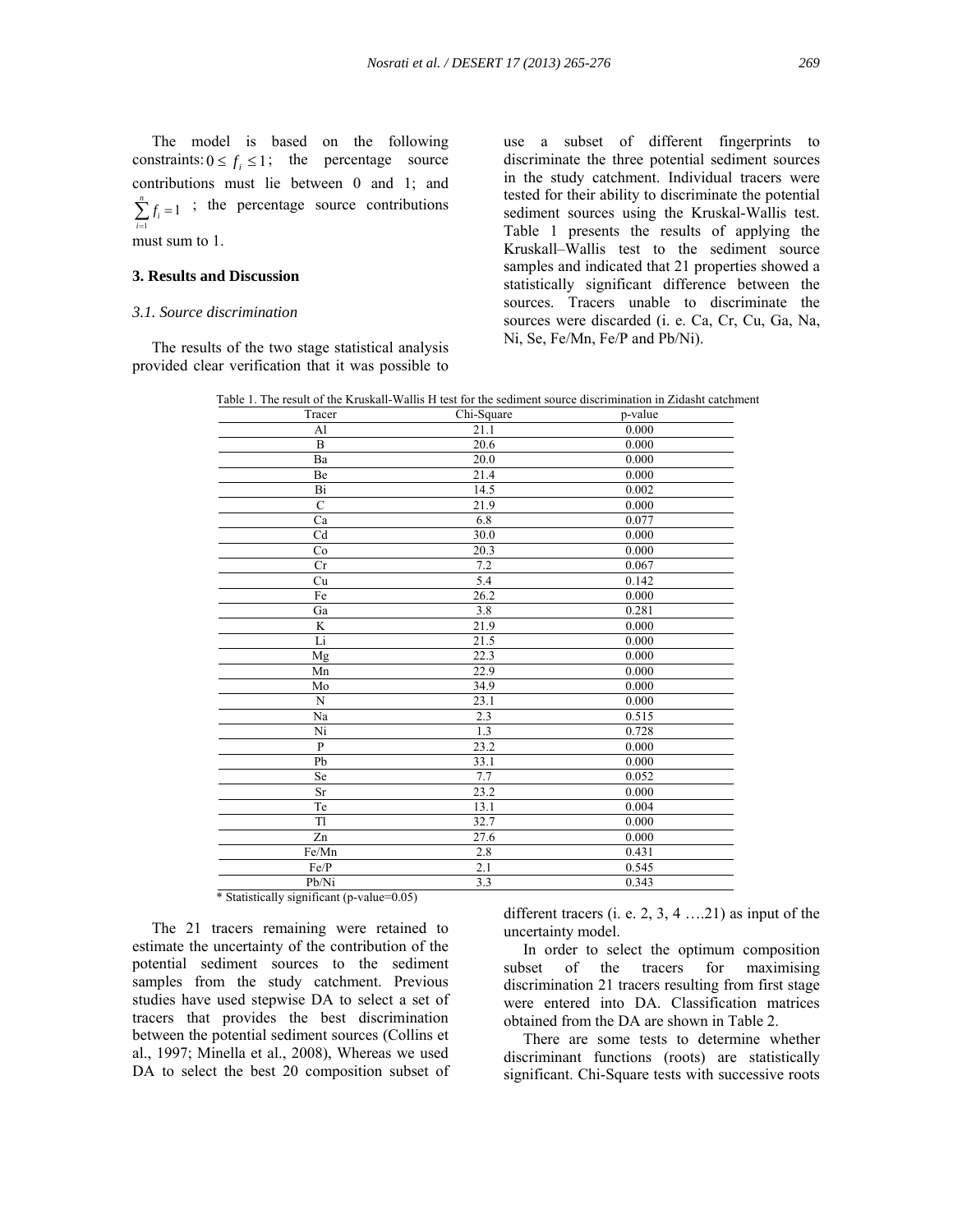removed for DA of sediment source tracers are shown in Table 3. The largest eigenvalue corresponds to the eigenvector in the direction of the maximum spread of the groups' means. The canonical correlation measures the association between the discriminant scores and the groups. Values close to 1 indicate a strong correlation between the discriminant scores and the groups. Wilks' Lambda is the proportion of the total variance in the discriminant scores not explained by differences among the groups. Wilks' Lambda ranges between 0 and 1. Values close to 0 indicate the group means are different. A chi-square transformation of Wilks' Lambda is used along with the degrees of freedom to determine significance. If the significance value is small (less than 0.10) group means differ (Table 3). Therefore the best 21 composition subset of different tracers resulted from DA are significant.

#### *3.2. Uncertainty in source apportionment*

 The significance of the number of tracers in the mixing model to the uncertainty was assessed by solving the model with different of the best subset of tracers from 2 to 21. The model run of  $10^6$ iterations and the maximum importance ratio was below 0.001. The model was run for mixture of sediment samples and the uncertainty ranges associated with the mean source contributions are shown in Figure 2. The results show that the uncertainty ranges for rangeland and crop field sources decrease when the number of tracers in the model is increased, whereas for stream bank

source from the second subset of tracer the graph follows constant values. The study conducted by Martinez-Carreras et al. (2008) also supports the idea that the main source of uncertainty was the number of tracers included in the model. In addition for all three sources from fifth best subset of tracers provided similar uncertainty ranges (Figure 2).

 Furthermore, the relative contribution of each source dose not affect on uncertainty ranges (Table 4). However the most certain source attribution are not expected to be obtained when contributions of the individual potential sources are similar, but rather when the sediment sample tracers values are close to one source values that source dominates. In addition source contribution also depends on the tracer property values for sediment samples, since the location of the tracer values would hamper the output uncertainty (Martinez-Carreras et al., 2008).

The 90% confidence limits of total source contributions of different subset of tracers for three sediment sources have been shown in Figure 3. The result showed that the more increase in the best subset of tracers, the more decrease in confidence limits of uncertainty. If the mean source contribution is equated with the median 50th percentile result obtained from the subset of tracers, it would be possible to indicate that the mean of subset 5 to 21 of tracers ranged between rangeland contributed 0.526, stream bank 0.411 and crop field 0.059 to the sediment samples (Table 4).

| Subset of tracers | Rangelands | Crop fields | Stream banks | Total |
|-------------------|------------|-------------|--------------|-------|
| 2                 | 100.0      | 55.6        | 100.0        | 90.5  |
| 3                 | 100.0      | 55.6        | 100.0        | 90.5  |
| 4                 | 100.0      | 66.7        | 100.0        | 92.9  |
| 5                 | 100.0      | 66.7        | 100.0        | 92.9  |
| 6                 | 100.0      | 66.7        | 100.0        | 92.9  |
|                   | 100.0      | 66.7        | 100.0        | 92.9  |
| 8                 | 100.0      | 77.8        | 100.0        | 95.2  |
| 9                 | 100.0      | 77.8        | 100.0        | 95.2  |
| 10                | 100.0      | 88.9        | 100.0        | 97.6  |
| 11                | 100.0      | 88.9        | 100.0        | 97.6  |
| 12                | 100.0      | 88.9        | 100.0        | 97.6  |
| 13                | 100.0      | 88.9        | 100.0        | 97.6  |
| 14                | 100.0      | 88.9        | 100.0        | 97.6  |
| 15                | 100.0      | 88.9        | 100.0        | 97.6  |
| 16                | 100.0      | 88.9        | 100.0        | 97.6  |
| 17                | 100.0      | 88.9        | 100.0        | 97.6  |
| 18                | 100.0      | 88.9        | 100.0        | 97.6  |
| 19                | 100.0      | 88.9        | 100.0        | 97.6  |
| 20                | 100.0      | 88.9        | 100.0        | 97.6  |
| 21                | 100.0      | 88.9        | 100.0        | 97.6  |

Table 2. Classification matrix resulting from discriminant analysis applied to the best subset of tracers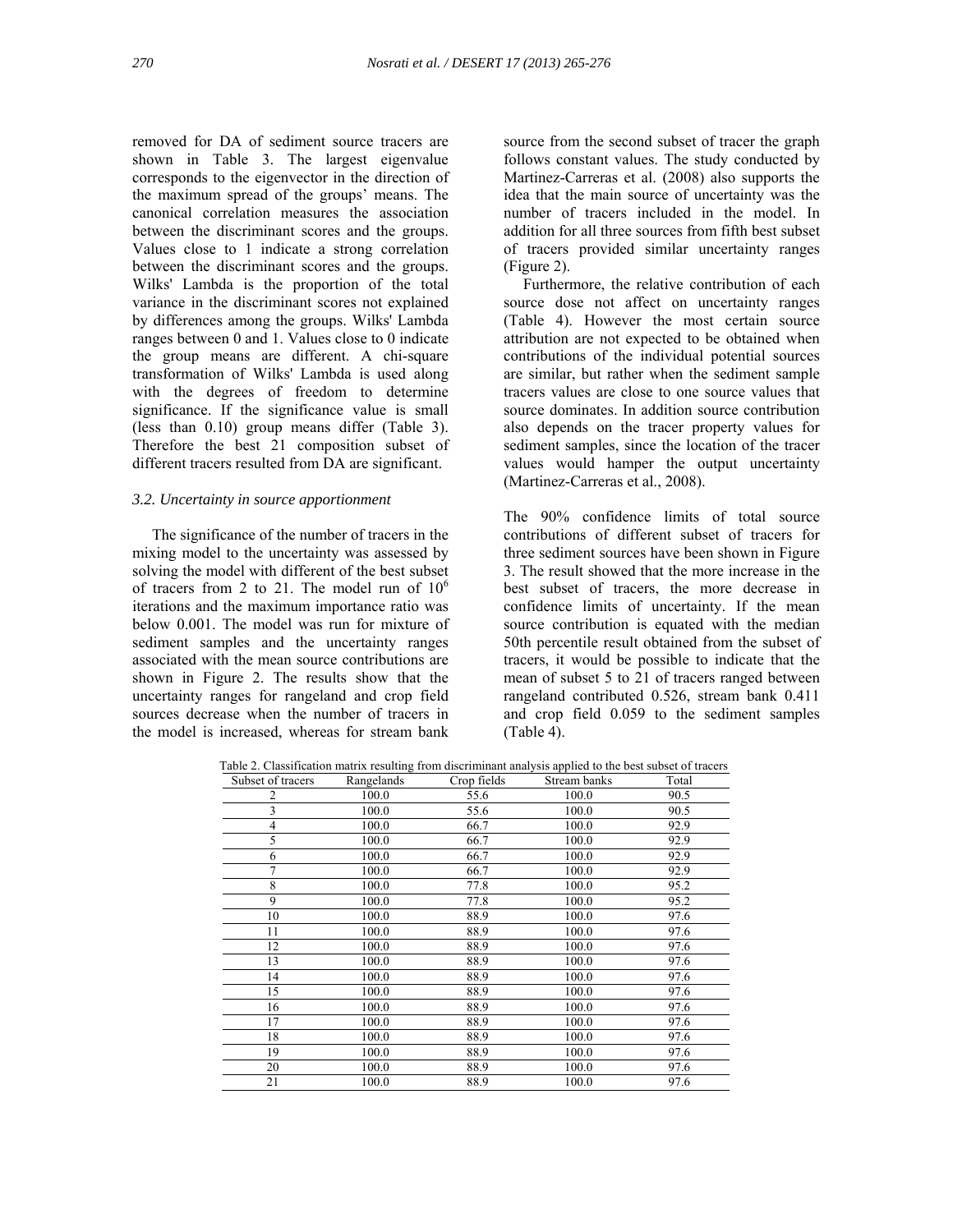| Subset of<br>tracers    | Root             | Eigenvalue | Canonical-R | Wilks'<br>Lambda  | Chi-Square | df   | P-value |
|-------------------------|------------------|------------|-------------|-------------------|------------|------|---------|
|                         | $\boldsymbol{0}$ | 2.70       | 0.85        | 0.19              | 64.59      | 4.0  | 0.0000  |
| $\overline{c}$          | $\mathbf{1}$     | 0.45       | 0.56        | 0.69              | 14.23      | 1.0  | 0.0002  |
| $\overline{\mathbf{3}}$ | $\mathbf{0}$     | 3.40       | 0.88        | 0.15              | 71.99      | 6.0  | 0.0000  |
|                         | 1                | 0.51       | 0.58        | 0.66              | 15.69      | 2.0  | 0.0004  |
|                         | $\theta$         | 5.99       | 0.93        | 0.09              | 89.18      | 8.0  | 0.0000  |
| 4                       | $\mathbf{1}$     | 0.54       | 0.59        | 0.65              | 16.28      | 3.0  | 0.0010  |
| 5                       | $\mathbf{0}$     | 7.01       | 0.94        | 0.07              | 97.60      | 10.0 | 0.0000  |
|                         | 1                | 0.75       | 0.65        | 0.57              | 20.61      | 4.0  | 0.0004  |
| 6                       | $\mathbf{0}$     | 7.98       | 0.94        | 0.06              | 103.51     | 12.0 | 0.0000  |
|                         | 1                | 0.90       | 0.69        | 0.53              | 23.40      | 5.0  | 0.0003  |
| $\tau$                  | $\mathbf{0}$     | 8.58       | 0.95        | 0.05              | 106.10     | 14.0 | 0.0000  |
|                         | $\mathbf{1}$     | 0.99       | 0.71        | 0.50              | 24.75      | 6.0  | 0.0004  |
|                         | $\overline{0}$   | 9.41       | 0.95        | 0.05              | 108.11     | 16.0 | 0.0000  |
| 8                       | $\mathbf{1}$     | 1.02       | 0.71        | 0.50              | 24.94      | 7.0  | 0.0008  |
| 9                       | $\theta$         | 10.43      | 0.96        | 0.04              | 110.42     | 18.0 | 0.0000  |
|                         | $\mathbf{1}$     | 1.05       | 0.72        | 0.49              | 25.16      | 8.0  | 0.0015  |
|                         | $\mathbf{0}$     | 10.45      | 0.96        | 0.04              | 112.51     | 20.0 | 0.0000  |
| 10                      | $\mathbf{1}$     | 1.28       | 0.75        | 0.44              | 28.39      | 9.0  | 0.0008  |
|                         | $\boldsymbol{0}$ | 11.48      | 0.96        | 0.04              | 113.84     | 22.0 | 0.0000  |
| 11                      | $\mathbf{1}$     | 1.28       | 0.75        | 0.44              | 28.01      | 10.0 | 0.0018  |
|                         | $\mathbf{0}$     | 12.07      | 0.96        | 0.03              | 113.86     | 24.0 | 0.0000  |
| 12                      | 1                | 1.29       | 0.75        | 0.44              | 27.74      | 11.0 | 0.0035  |
|                         | $\mathbf{0}$     | 12.73      | 0.96        | 0.03              | 114.14     | 26.0 | 0.0000  |
| 13                      | 1                | 1.32       | 0.75        | 0.43              | 27.71      | 12.0 | 0.0061  |
|                         | $\mathbf{0}$     | 12.76      | 0.96        | 0.03              | 114.11     | 28.0 | 0.0000  |
| 14                      | $\mathbf{1}$     | 1.43       | 0.77        | 0.41              | 28.90      | 13.0 | 0.0068  |
|                         | $\theta$         | 13.06      | 0.96        | $0.\overline{03}$ | 114.00     | 30.0 | 0.0000  |
| 15                      | $\mathbf{1}$     | 1.51       | 0.78        | 0.40              | 29.42      | 14.0 | 0.0092  |
| 16                      | $\mathbf{0}$     | 13.11      | 0.96        | 0.03              | 113.50     | 32.0 | 0.0000  |
|                         | 1                | 1.60       | 0.78        | 0.38              | 30.12      | 15.0 | 0.0115  |
|                         | $\mathbf{0}$     | 13.15      | 0.96        | 0.03              | 112.14     | 34.0 | 0.0000  |
| 17                      | 1                | 1.63       | 0.79        | 0.38              | 30.01      | 16.0 | 0.0180  |
| 18                      | $\mathbf{0}$     | 13.25      | 0.96        | 0.03              | 110.60     | 36.0 | 0.0000  |
|                         | 1                | 1.64       | 0.79        | 0.38              | 29.58      | 17.0 | 0.0295  |
| 19                      | $\mathbf{0}$     | 13.35      | 0.96        | 0.03              | 113.60     | 38.0 | 0.0000  |
|                         | 1                | 1.65       | 0.79        | 0.38              | 31.58      | 18.0 | 0.0095  |
|                         | $\theta$         | 13.55      | 0.96        | 0.03              | 110.78     | 38.0 | 0.0000  |
| 20                      | 1                | 1.73       | 0.80        | 0.38              | 29.60      | 18.0 | 0.0055  |
| 21                      | $\mathbf{0}$     | 13.72      | 0.96        | 0.03              | 110.28     | 39.0 | 0.0000  |
|                         | $\mathbf{1}$     | 1.85       | 0.83        | 0.38              | 29.48      | 19.0 | 0.0045  |

Table 3. Chi-Square tests with successive roots removed for discriminant analysis applied to the best subset of tracers



Fig. 2. 90% confidence limits of total source contributions of different subset of tracers in Zidasht catchment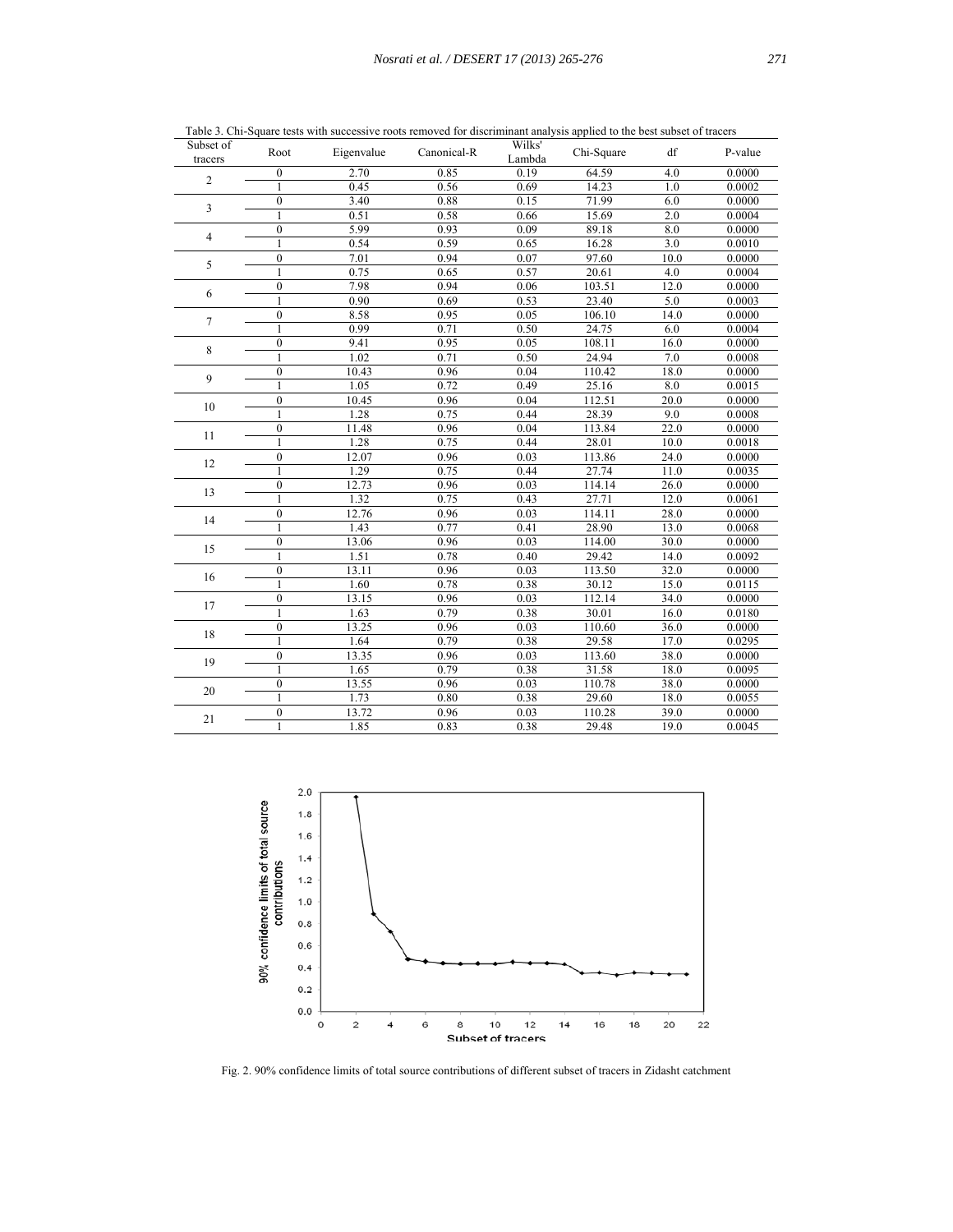

Fig. 3. SD of total posterior source contributions of different subset of tracers in Zidasht catchment



Fig. 4. Source contribution uncertainty ranges associated with the best subset of tracers in Zidasht catchment.

Smith and Dragovich (2008) have reported a 25% surface and 75% subsurface contribution of in-channel deposits using the mixing model that has used Monte Carlo approach with a 15.1 uncertainty 95% confidence limits. Collins and Walling (2007) used a composite fingerprinting technique, incorporating uncertainty analysis in Dorset, UK, and reported the mean relative contributions from areas of woodland, pasture and cultivation, and from channel banks sources ranged between  $1\pm1\% - 6\pm2\%$ ,  $10\pm2\% - 42\pm2\%$ ,  $44\pm4\% - 81\pm2\%$  and  $7\pm2\% - 19\pm4\%$ , respectively. Such large uncertainty limitation levels have obvious inferences for the usefulness of the fingerprinting scheme, particularly where these data may be important for catchment management purposes (Rowan et al., 2000).

 In order to investigate the uncertainty variation of the subset number of tracers the SD of total posterior source contributions was determined (Figure 4). The results demonstrate that the uncertainty ranges decrease when the numbers of the best subset increase to 5 and after this subset the line continue in constant values.

 Plots of the proportional contribution of sources and relative likelihood histogram associated to 3, 8, 13 and 18 subset tracers have shown in Figure 5. The results demonstrate that when the number of tracer increases the uncertainty ranges decreases. Wallbrink et al. (2003) optimized the contributions using taking into account their relative uncertainties that the result showed that subsoil erosion dominates (70  $\pm$  13%) compared to surface erosion (30  $\pm$ 13%) at the catchment outlet. In addition,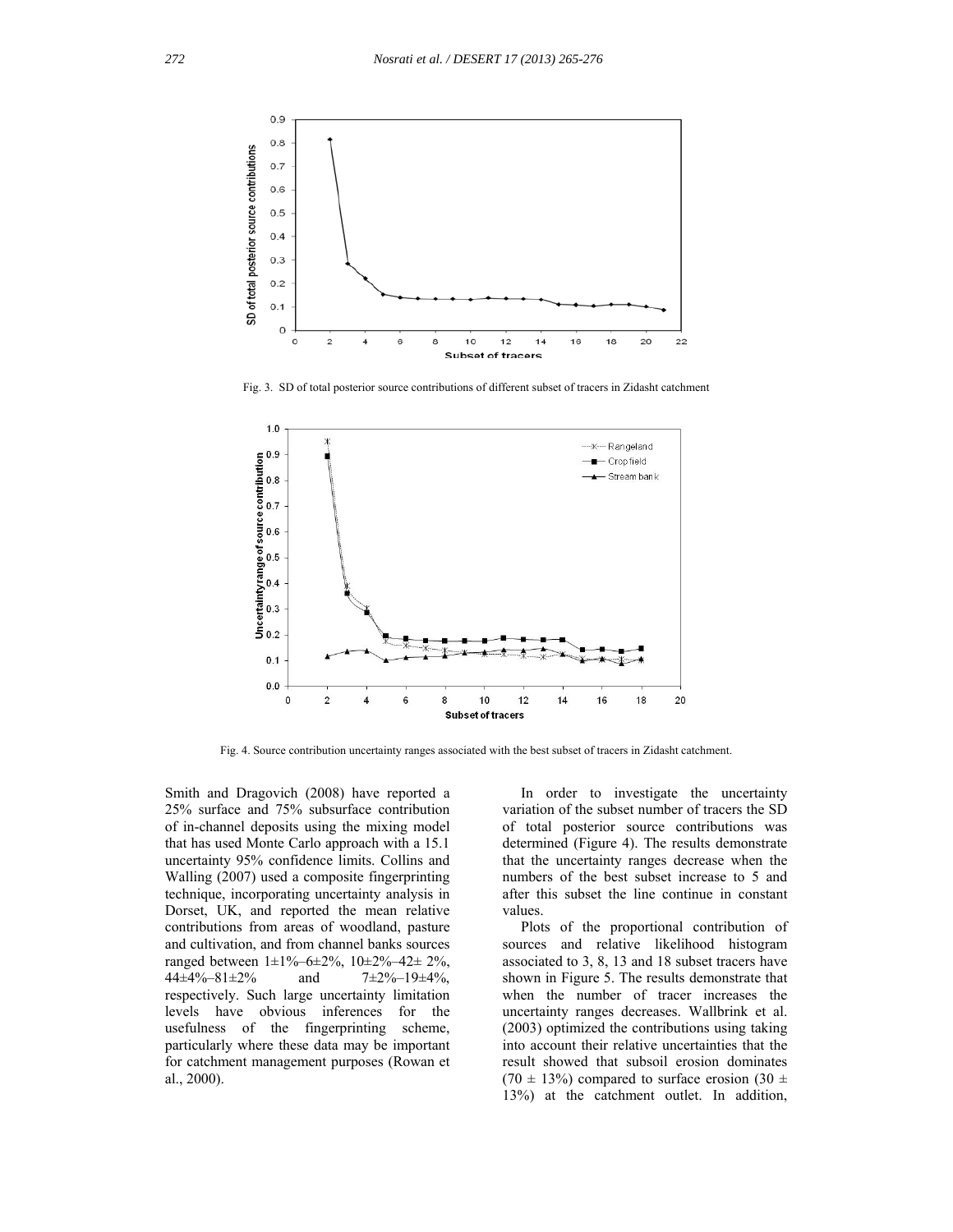Krause et al. (2003) incorporates a Bayesian Monte Carlo modeling framework approach to sediment source ascription interpreted the complex sediment fingerprint of the pasture and gully wall sources. Motha et al. (2004) presented same results in the relative contributions associated to the uncertainties in source and sediment tracer properties using a Monte-Carlo approach. They reported that relative contributions from gravel-surfaced roads, grouped lands (un-graveled roads, pasturelands and cultivated lands on basaltderived soils), cultivated lands on granitederived soils, and forest to sediments in the falling limbs of event hydrographs were  $0.41\pm0.17$ ,  $0.18\pm0.13$ ,  $0.13\pm0.11$  and  $0.14\pm0.07$ , respectively (Figure 5).

## **4. Conclusion**

 In this case study, different multivariate statistical techniques and Bayesian-mixing model were used to evaluate spatial variations of the uncertainty estimation in sediment fingerprinting in Zidasht catchment. The model incorporates tracer uncertainty to characterize the posterior probability distributions of source contributions and produces source contribution estimates with explicit probability distributions. The Kruskall–Wallis non-parametric test was used for 31 tracers in 35 sediment sources to identify those fingerprint properties which were able to discriminate between the three potential sources namely rangeland, crop field and stream banks, that indicated 21 properties showed a statistically significant difference between the sources. The stepwise multivariate DA aided in extraction and identification of optimum subset composition of geochemical tracers (i.e. 2, 3 …21) is undertaken. The uncertainty for the relative contribution of sediment sources was determined using a Bayesian-mixing model. The results obtained indicate that, for the study area the main sources of uncertainty were associated with the number of individual source.

 This study illustrates the usefulness of multivariate statistical techniques for analysis and interpretation of complex data sets in sediment fingerprinting assessment, and the spatial variability of relative contributions associated with uncertainty for effective land management. Therefore, it can be concluded that this model can be used as sediment fingerprinting associated with uncertainty in Zidasht catchment and these methods can be tested in other regions. Consequently, the improvement of the exiting uncertainty model by considering the grain size and organic matter corrections should contribute to better assessment of sediment fingerprinting as well in reducing sediment mobilization and transfer using effective land management and soil erosion control methods.

#### **Acknowledgement**

 The authors gratefully acknowledge the Forest, Range and Watershed Management Organization of Iran for financial support. We also sincerely thank Engineer P. Garshasebi for assisting us with the field work, Mr. A. Asadollahi and Mr. A. Nazarzadeh for assisting us with laboratory studies, and Dr. B. X. Semmens and Dr. E. J. Ward for cooperating in running the model and statistical analysis.

Table 4. Model estimates of the contribution sediment sources associated with the best subset of tracers in Zidasht catchment

|                   |                     | Sediment sources    |                     |
|-------------------|---------------------|---------------------|---------------------|
| Subset of tracers | Rangeland           | Crop field          | Stream bank         |
|                   | $0.90(0.04-0.99)$   | $0.04(0.00-0.12)$   | $0.04(0.00-0.89)$   |
| 3                 | $0.26(0.07-0.47)$   | $0.06(0.01-0.14)$   | $0.67(0.48-0.85)$   |
| 4                 | $0.29(0.14-0.44)$   | $0.07(0.01-0.15)$   | $0.63(0.49-0.78)$   |
| 5                 | $0.50(0.41-0.59)$   | $0.04(0.00-0.11)$   | $0.46(0.35-0.55)$   |
| 6                 | $0.47(0.40-0.56)$   | $0.05(0.01-0.12)$   | $0.47(0.37-0.56)$   |
| 7                 | $0.47(0.40 - 0.55)$ | $0.05(0.01-0.12)$   | $0.47(0.38-0.56)$   |
| 8                 | $0.47(0.40-0.54)$   | $0.06(0.01-0.13)$   | $0.47(0.38-0.56)$   |
| 9                 | $0.46(0.39-0.52)$   | $0.08(0.02 - 0.15)$ | $0.47(0.38-0.55)$   |
| 10                | $0.42(0.36-0.48)$   | $0.09(0.02-0.16)$   | $0.49(0.40-0.58)$   |
| 11                | $0.41(0.35-0.48)$   | $0.08(0.01-0.16)$   | $0.51(0.41-0.60)$   |
| 12                | $0.42(0.36 - 0.48)$ | $0.08(0.02-0.16)$   | $0.50(0.41-0.59)$   |
| 13                | $0.42(0.37-0.48)$   | $0.11(0.04 - 0.18)$ | $0.47(0.38-0.56)$   |
| 14                | $0.43(0.37-0.50)$   | $0.07(0.01-0.14)$   | $0.49(0.40 - 0.58)$ |
| 15                | $0.58(0.53-0.64)$   | $0.04(0.00-0.10)$   | $0.38(0.30-0.44)$   |
| 16                | $0.58(0.53 - 0.63)$ | $0.05(0.01-0.11)$   | $0.37(0.30-0.44)$   |
| 17                | $0.60(0.55-0.65)$   | $0.03(0.00-0.09)$   | $0.36(0.29 - 0.43)$ |
| 18                | $0.60(0.55-0.65)$   | $0.05(0.01-0.11)$   | $0.35(0.27-0.42)$   |
| 19                | $0.75(0.72 - 0.85)$ | $0.04(0.00-0.10)$   | $0.21(0.17-0.23)$   |
| 20                | $0.75(0.69 - 0.79)$ | $0.05(0.01-0.10)$   | $0.20(0.17-0.22)$   |
| 21                | $0.75(0.68 - 0.79)$ | $0.05(0.01-0.09)$   | $0.21(0.17-0.22)$   |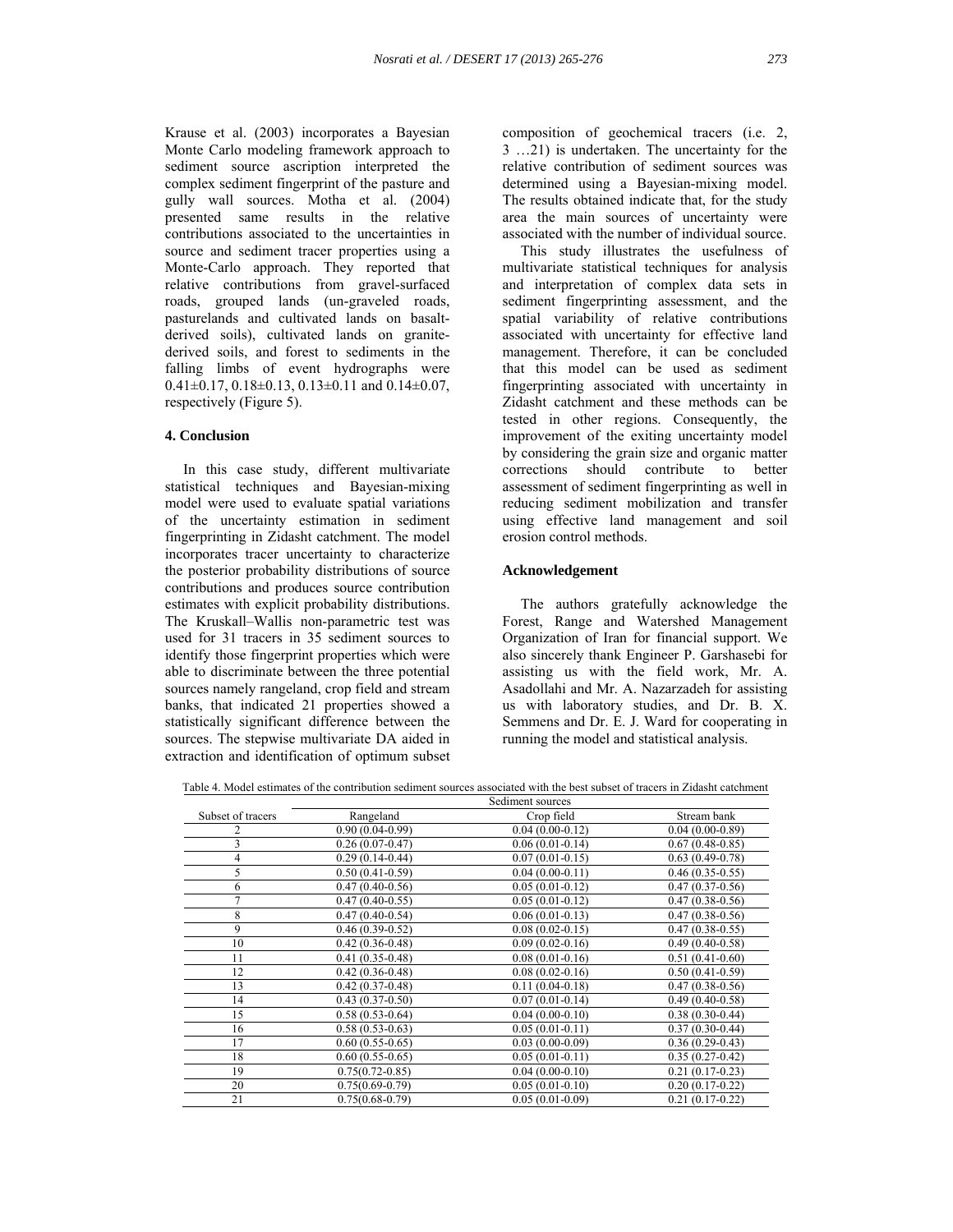

Fig. 5. Estimation of source contributions using model in Zidasht catchment with associated relative likelihood histogram. (a), (b), (c) and (d): 3, 8, 13 and 18 subset of tracers, respectively; RL: rangeland; CF: crop field; SB: stream bank